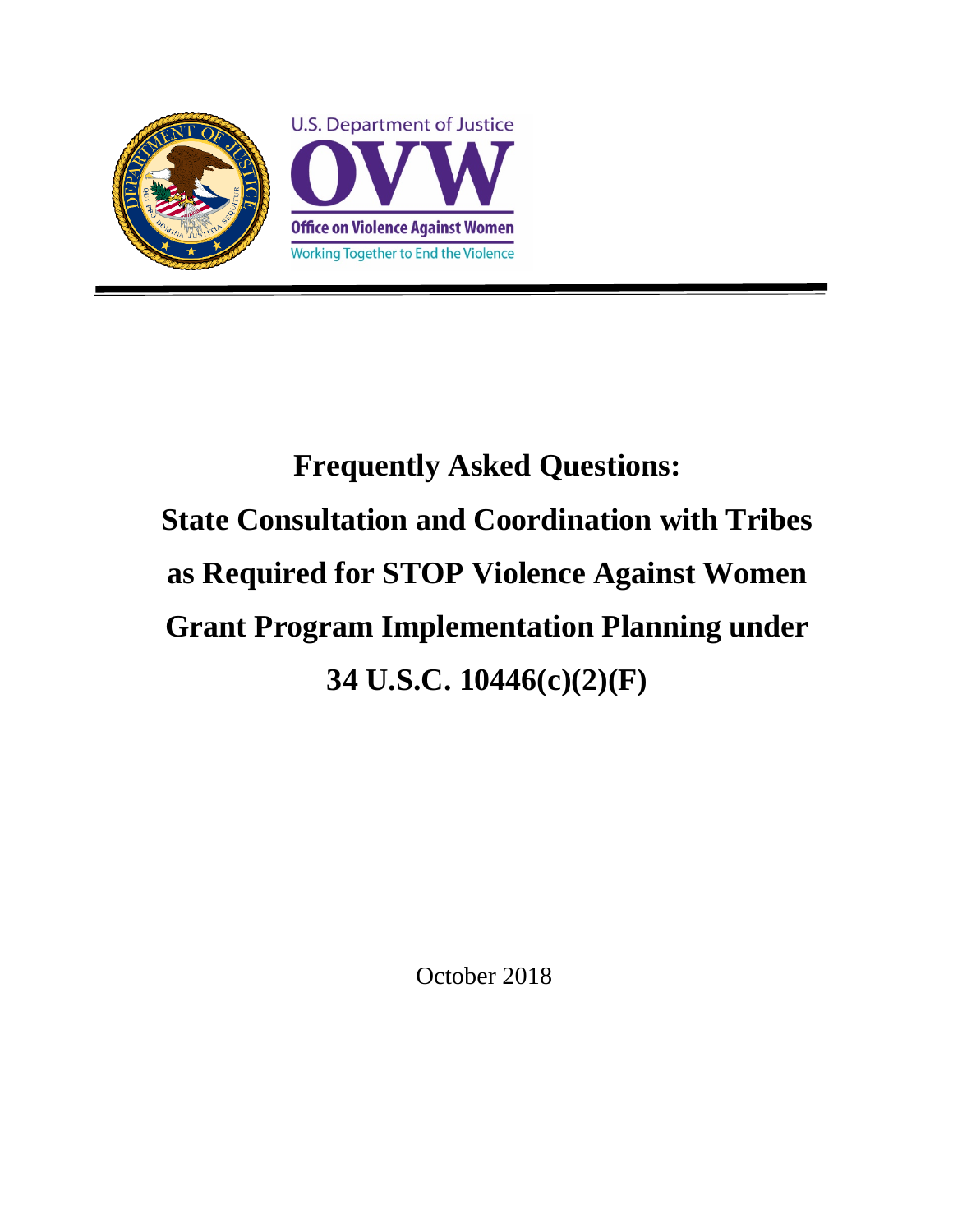# **Q: What is the requirement for state consultation and coordination with tribes under the STOP Program statute?**

**A:** The statute governing the STOP Violence Against Women Grant Program (STOP Program) (34 U.S.C. 10446(c)(2)) requires that states develop a plan for implementation of STOP Program funding and "consult and coordinate" with a list of different entities. Subparagraph (F) specifically provides that such entities include "[t]ribal governments in those States with State or federally recognized Indian tribes." *Id.* at 10446(c)(2(F).

## **Q: What tribal entities must be consulted?**

**A:** The STOP Program's implementing regulation, 28 CFR 90.12(b)(3), provides that states must invite *all* state or federally recognized tribes to participate in the planning process. Tribal coalitions (i.e., nonprofit membership organizations that comprise tribal advocates and service providers) and state or regional tribal consortia may help the state to reach out to the tribes, but the regulations do not authorize coalitions or consortia to be used as a substitute for consultation with all tribes. 28 CFR 90.12(b)(3).

## **Q: How can states meet the mandate to "consult and coordinate" with tribes under the STOP Program statute?**

**A:** OVW recommends that the state enter into a meaningful dialogue with the tribes that provides a real opportunity for tribes to offer their opinions regarding a proposed STOP implementation plan and to influence the shape of the final state plan. Mere notice to tribes of a state's intended use of STOP Program funds, without allowing for input by the tribes, does not meet the mandate to "consult and coordinate" with tribes (and other entities). 42 U.S.C. 10446(c)(2). OVW recommends that all tribes should have a genuine opportunity to shape the direction of the entire plan, including the priority areas and plans for meeting the allocation categories (prosecution, law enforcement, courts, victim services, and culturally specific services).

## **Q: Why is it important to consult and coordinate with tribes?**

**A:** Consultation and coordination with tribes is valuable because a state's STOP implementation plan is intended to address the needs of all victims within the state, including tribal victims. Each tribe is unique, so it is important to hear from all of them. 28 CFR 90.12(b)(3) and (8). States should be aware that tribes may be interested in providing input about the implementation plan, and may have useful information for states about serving tribal survivors, even if the tribes are not seeking or relying upon STOP funding.

## **Q: Does the STOP Program statute require that a state's STOP Program implementation planning process include consultation equivalent to Federal consultation under E.O. 13175?**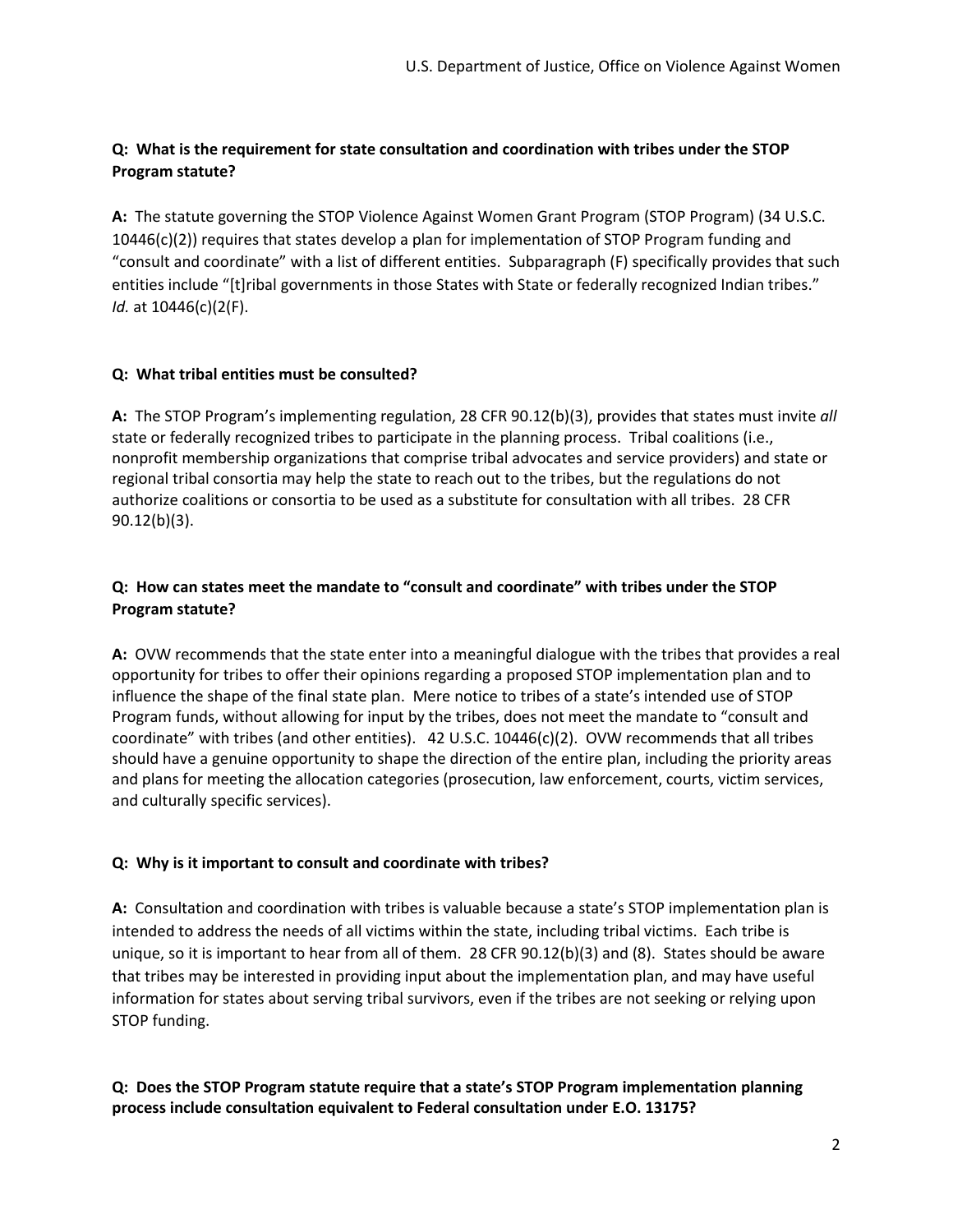**A:** No, it does not. E.O. 13175 addresses consultation between the federal government and Indian tribes and discusses the government-to-government relationship between the federal government and tribes. States do not have the same unique legal relationship with tribes that the federal government does. In addition, the STOP statute uses the term "consult" to apply to the full list of participants that must be involved in the planning process, not just the tribal ones. 42 U.S.C. 10446(c)(2).

### **Q: What documentation must the state create, retain, and provide to OVW as to its consultation and coordination with tribes?**

**A:** The STOP Program regulation explains a state STOP Administrators' documentation obligations under the STOP Program. 28 CFR 90.12(c). Certain documentation must be retained regarding all parties consulted, including tribes, and additional documentation regarding all members of the planning committee must be submitted to OVW as part of the implementation plan. *Id.* Among other things, a state must retain information on to whom the draft plan was sent, how it was sent, and who responded. *Id.* at (c)(1). In addition, for states with state or federally recognized Indian tribes, the plan must include a description of efforts to reach tribes. *Id. at* (c)(2)(iii).

To meet these regulatory requirements, OVW recommends that implementation plans include information on:

- how the state communicated with each tribe (e.g., email, phone, etc.);
- the name(s) and position(s) of the person(s) who were involved from each tribe;
- what the state learned from the process, including any significant concerns that were expressed;
- how that communication shaped the final implementation plan; and
- the state's plans for future and ongoing communication with tribes.

#### **Q: What form should state consultation and coordination with tribes take?**

**A:** A state has some discretion to identify an effective method to consult and coordinate with tribes in the state. The states could provide written documents for the tribes to comment on or invite the tribes to join meetings or conference calls. Some examples of meaningful consultation with tribes include listening tours and regional calls or meetings with tribal leaders: however, this is not an exhaustive list. States should reach out to tribal leaders as well as victim service providers, keeping in mind that tribal representatives may need authorization from tribal leaders to participate in the planning process. Regardless of format, states should make sure to give sufficient notice to tribes and keep records of who was invited, how and when they were invited (e.g., email), who invited them, and whether and how they participated.

#### **Q: What is the role of tribal coalitions in state consultation and coordination with tribes?**

**A:** At present, there are 18 tribal coalitions in 15 states. Tribal coalition staff have an understanding of the dynamics of domestic violence, dating violence, sexual assault, and stalking against Indian women and the needs of Native victims. They may be able to help facilitate states' communication with tribes.